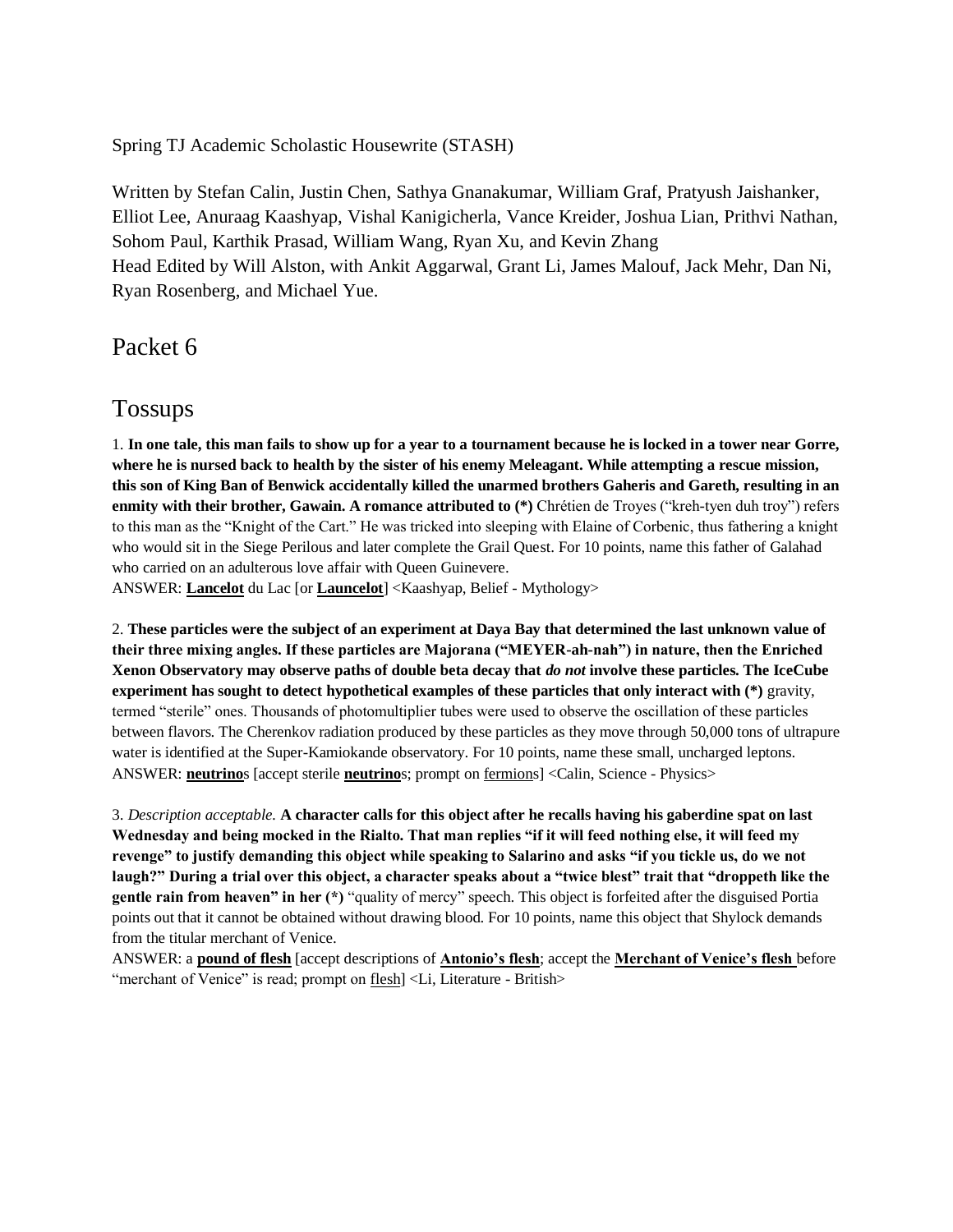4. **A song about this campaign ends with a ship arriving at Circular Quay. During this campaign, William Scurry used tin cans filled with water to make self-firing "drip rifles". Jewish soldiers at this campaign formed the Zion Mule Corps. The Battle of Scimitar Hill ended this campaign's August Offensive, which led to the replacement of Ian Hamilton as its commander. This campaign is described in Eric Bogle's 1971 antiwar song "And the Band Played (\*)** Waltzing Matilda." It led to Winston Churchill resigning as Lord of the Admiralty. ANZAC forces were repelled by the army of Mustafa Kemal Atatürk during, for 10 points, what failed Allied campaign to capture the Dardanelles during World War I?

ANSWER: **Gallipoli** Campaign [or Battle of **Gallipoli**; accept **Dardanelles** Campaign before "Dardanelles"; prompt on ANZAC Campaign before mention] <Kaashyap, History - Misc.>

5. **This person appears as an African-American while standing next to a man catching a fish in a Robert Colescott parody. A bare-chested sculpture of this man clutching a sword while posed as Zeus was taken down from display after receiving widespread criticism. A group of maidens encircle this man, who is draped in a purple robe and flanked by the goddesses Victoria and Liberty, in a fresco that depicts his "Apotheosis" by (\*)** Constantin Brumidi. A rainbow appears in the background as this man stands with an outstretched hand in the *Lansdowne Portrait*. This man leans his leg on the side of a boat while standing among a group of soldiers rowing across an icy river in a painting by Emanuel Leutze. For 10 points, name this American President who was depicted crossing the Delaware.

ANSWER: George **Washington** <Calin, Fine Arts - Visual>

6. **The "Effect of Person" was studied in these animals by W. Horsley Gantt, who founded a society after their most famous researcher. Scott and Fuller conducted a 20 year study on the behavior of these animals at the Jackson Laboratory. An experiment testing a phenomenon originally discovered in these animals by Maier asked participants to solve puzzles while subject to a distracting noise in the background. These animals were given the ability to escape (\*)** electric shocks in a Seligman experiment demonstrating learned helplessness. The winner of the 1904 Nobel in Medicine tested these animals using meat powder and the ringing of a bell to discover classical conditioning. For 10 points, name these animals which were experimented on by Ivan Pavlov. ANSWER: **dog**s <Xu, Thought - Social Science>

7. **Two catalysts and a chain shuttling agent are used in one form of this reaction. A quantity symbolized** *Đ* **("d-stroke") can be calculated after these reactions using dynamic light scattering. A core is used to form PAMAM in one type of this reaction that results in a "starburst" telechelic product. The degree of this type of reaction is equal to 1 over 1 minus** *p* **according to Carothers' equation. (\*)** Ziegler-Natta catalysts can be used in these reactions, the "living" form of which leads to a Poisson distribution of products with low polydispersity index. These reactions proceed via chain-growth or step-growth mechanisms and can be used to create such materials as Teflon and PVC. For 10 points, name this type of reaction that creates macromolecules from many monomers. ANSWER: **polymerization** [accept chain-shuttling **polymerization**; accept **dendrimerization**; accept living **polymerization**; accept chain-growth **polymerization**; accept step-growth **polymerization**; accept word forms such as **polymer synthesis**] (The second line refers to the polydispersity index) <Calin, Science - Chemistry>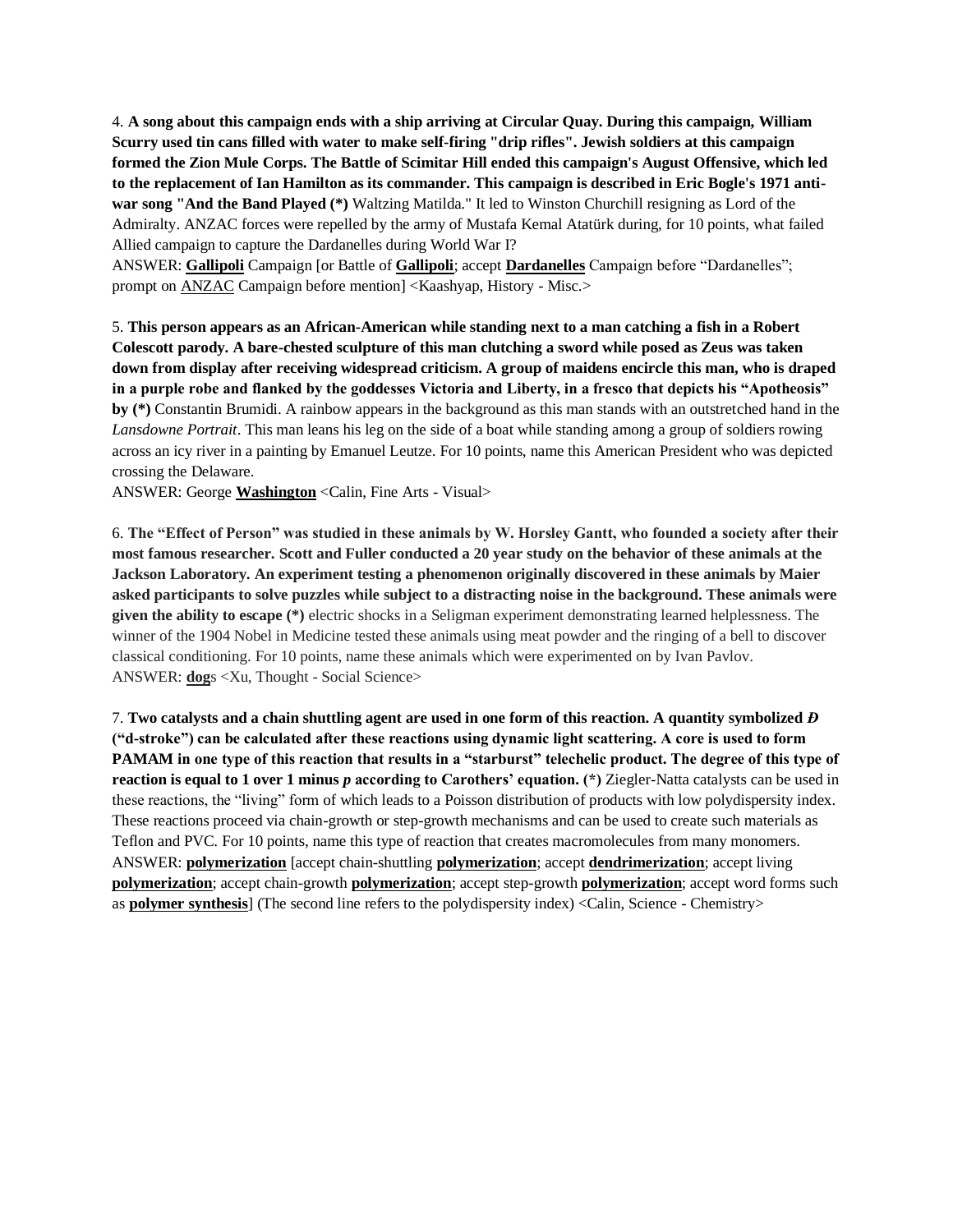8. *Note to players: Author and type of work required.* **One of these poems describes being "adrift in tempest on a bark forlorn" with a sad harp that plays only the "notes of pain." In another of these poems, the speaker recounts being discovered "weaponless" by love on a day when "the sun's ray/was darkened in pity for its Maker." These poems, which are separated into "in life" and "in death" sections, were inspired by a woman that the author met on (\*)** Good Friday. The first of these poems addresses "You who hear the sound, in scattered rhymes" and describes the author's love for Laura. For 10 points, name these fourteen-line poems collected in the author's *Il Canzoniere*.

ANSWER: **Petrarch's sonnets** [accept **Petrarch's** *Rime Sparse* or **Petrarch's** *Scattered Rhymes* before "scattered rhymes" is read; accept **Petrarch's fragments**; accept *Il Canzoniere* or *The Songbook* before mention; prompt on sonnets, prompt on answers describing Petrarch's poems to Laura] <Zhang, Literature - European>

9. **It's not the glorious one, but this conflict inspired John Coode and Josias Fendall to lead a "Protestant Revolution". According to Robert Beverly Jr., a group of soldiers in this conflict was incapacitated for 11 days after eating hallucinogenic jimsonweed. A leader in this conflict issued a series of complaints, such as the government monopoly on the beaver trade, in the (\*)** "Declaration of the People". Many indentured servants joined this rebellion, contributing to the rise of slavery in the thirteen colonies. After being denied a commission to lead a militia against the Doeg tribe, the leader of this rebellion was challenged to shoot Governor William Berkeley. For 10 points, name this 1676 rebellion in which the namesake Virginian led a militia that burned Jamestown.

ANSWER: **Bacon**'s Rebellion <William Wang, History - American>

10. **More than 300 different locations in this system were designed by Squire Vickers, who decorated them with Arts-and-Crafts style mosaics. The current map of this system was created by John Tauranac ("TOWruh-nack") and associates, and replaced a disliked diagrammatic one created by Massimo Vignelli ("veen-YELL-ee"). The former manager of this system, (\*)** Andy Byford, resigned in January 2020 due to a lack of support from Andrew Cuomo. A section of this system inspired a standard written by Billy Strayhorn for Duke Ellington, titled "Take the A Train." For 10 points, what underground system transports people between Penn Station, JFK Airport, and the Bronx?

ANSWER: **New York** City **subway** system [accept the **MTA** or **Metropolitan Transit Authority**; accept **NYCTA** or **New York City Transit Authority**; accept **metro** for "subway"; accept **underground** for "subway" before "underground"; prompt on subway by asking "in which city?"; prompt on New York trains or equivalents] <Lian, Modern World - Misc. Academic>

11. **After symbols supporting this organization were banned, its supporters started wearing pins depicting a Black Madonna. This organization, which supported constitutional reforms called the April Novelization, was backed in its political goals by a public art collective called the Orange Alternative. Partly inspired by the 1971 essay** *Theses on Hope and Hopelessness***, this organization secured its seat in government in a (\*)** free election held in 1990, which led to a successful implementation of "shock therapy." This organization conducted a set of Round Table Talks with the government of Wojciech Jaruzelski ("VOY-check yah-roo-ZEL-skee") and was founded in a shipyard in Gdansk. For 10 points, name this Polish trade union led by Lech Walesa ("vuh-LEN-suh"). ANSWER: **Solidarity** [or **Solidarność**, or Independent Self-governing Free Trade Union "**Solidarity**"] <Kaashyap, History - European>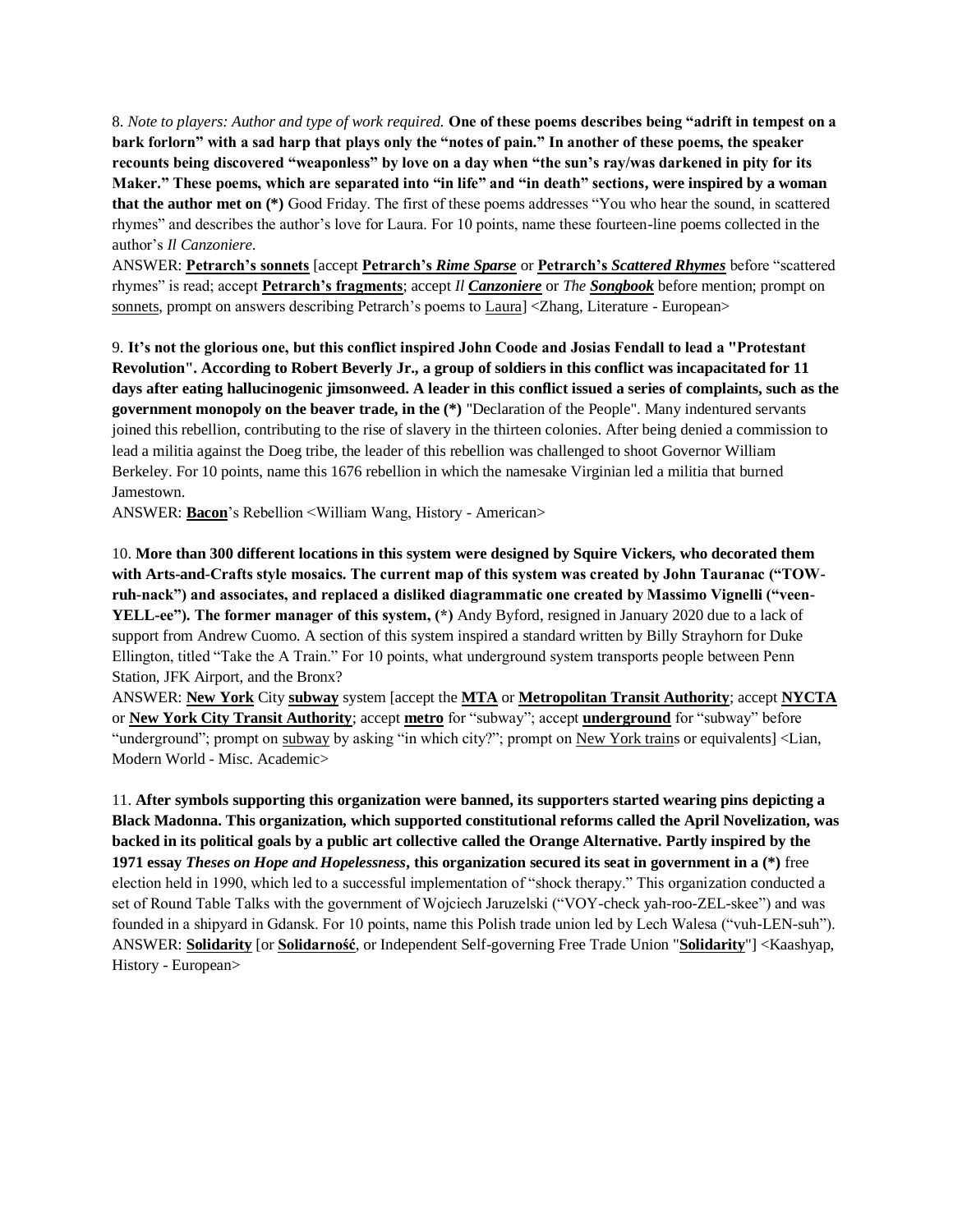12. **Arm Limited, which is mostly owned by a company in this country, recently announced a halt to a planned sale of its IoT business. That company in this country partnered with Saudi Arabia in 2017 to create the world's largest growth equity fund, the Vision Fund, which was criticized for its large investment in WeWork. An alliance consisting of two manufacturers from this country and (\*)** Renault has recently become more unstable, since one of their CEOs was arrested in 2018 in this country on charges of misuse of company assets. That CEO then violated his bail by fleeing this country for Lebanon in a suitcase. Carlos Ghosn (rhymes with "own") escaped from, for 10 points, what country home to the car manufacturers Nissan and Mitsubishi? ANSWER: **Japan** [or **Nihon**-koku, or **Nippon**-koku] <Prasad, Modern World - CE>

13. **The Aurora RDS provides service for these systems such as Postgres ("POST-gress"). A conceptual schema describes a "blueprint" used to build these systems. Extract, transform, and load is an approach for building systems that store them called "warehouses." The guaranteed access rule is one of Codd's 12 rules concerning these systems. The keyword COMMIT ends transactions in these systems which are described as (\*)** atomic, consistent, isolated, and durable according to the ACID rules. JSON-like ("Jason") documents are used in Mongo, an example of the "non-relational" type of these systems. Tables in these systems are accessed via queries in the procedural language SQL. For 10 points, name these organized collections of information. ANSWER: **database**s [or **DB**s; accept relational **database**s or **data warehouse**s or SQL **databases**] <Calin, Science - CS>

14. **In one piece of this type, an opening** *cadenza ad libitum* **segues to a** *fortissimo* **D-minor melody beginning "D, (pause) D, (pause) C B-flat, (pause) B-flat." Another of these pieces features a pentatonic D-flat-major melody played by alternating hands over soft, rapid arpeggios. Works numbered from 136 to 146 in the Searle catalogue are these kinds of pieces, including ones nicknamed "Feux Follets" ("fuh fo-LAY"), "Wilde Jagd," and "Un (\*)** Sospiro." It's not a violin concerto, but a set of these works contains "La Campanella" and was styled after Paganini. That set was written by the composer of *Transcendental* pieces of this type, Franz Liszt. For 10 points, Liszt was the dedicatee of Chopin's Opus 10 piano pieces of what type, including ones nicknamed "Black Key" and "Revolutionary"?

ANSWER: piano **étude**s [accept **study** or **studies**; accept *Transcendental Études*; accept concert **étude**s; accept *Grand Paganini Études*] <Graf, Fine Arts - Auditory>

15. **A text from one of this author's novels describes a primitive "darkie" being arrested for warehouse burglary by a policeman who later dies during an earthquake at a music festival. In a novel by this author, rifles are smuggled by the red headed Scotsman Galileo Gall for the followers of "The Counselor". In another novel by this author, Lieutenant Gambo investigates the death of a student called "The Slave" who was shot by his classmate (\*)** Jaguar for squealing about the theft of a chemistry exam. This author of *The War of the End of the World* wrote about an older divorcée who is pursued by a Radio Panamericana employee who works with Pedro Camacho. For 10 points, name this author of *The Time of the Hero* and *Aunt Julia and the Scriptwriter*. ANSWER: Mario **Vargas Llosa** [prompt on partial last name] <Chen, Literature - World>

16. **One side in this conflict invaded Corrientes in an attempt to gain the support of Justo Jose de Urquiza. A commander in this war built a road across a swamp to besiege the other side's capital in the "Deed of December". The army of one country in this conflict was accompanied by a group of women called "Las Residentas" led by that country's first lady Eliza Lynch. Early ironclads were used during this war's Siege of (\*)** Humaitá. This conflict began after one country interfered in a civil war between the Blancos and Colorados. This conflict ended after the Duke of Caxias won the Battle of Cerro Cora, during which Francisco Solano Lopez was killed. For 10 points, name this war fought between Paraguay and a coalition of Argentina, Brazil, and Uruguay. ANSWER: War of the **Triple Alliance** [accept **Paraguay**an War before "Paraguay"] <Kaashyap, History - World>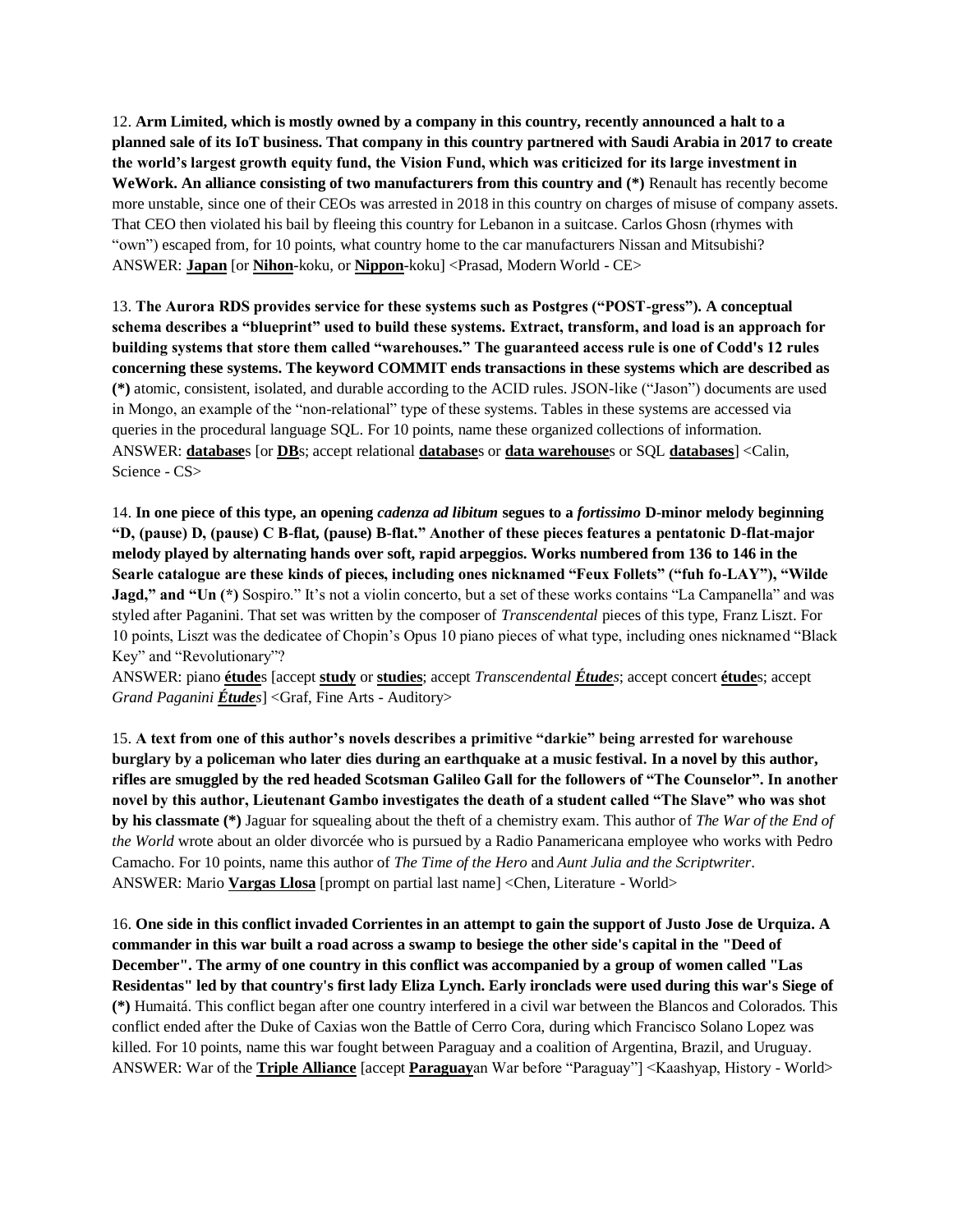17. **In 1976, kidnapping charges brought by a member of this group named Merylee Kreshower against her mother were turned by a grand jury into charges that this group brainwashed Kreshower and Ed Shapiro. In 1998, this group's chief authority, the GBC, admitted to rampant child abuse in its boarding schools. This group's Food for Life Global initiative, which promotes veganism, is based on teachings from Gaudiya (\*)**  Vaishnavism and centered on hospitality, karma, and *bhakti*. The Palace of Gold in West Virginia was built to house its founder Prabhupad, but instead became a memorial in its community of New Vrindaban. The Mahamantra contains the name of, for 10 points, what group which spreads awareness of the eighth avatar of Vishnu? ANSWER: **Hare Krishna**s [or **ISKCON**, or **International Society for Krishna Consciousness**] <Kanigicherla, Beliefs - Religion>

18. **A straight line and a letter prefix and suffix mark where these proteins act in the BioBrick standard. MoClo systems have sites for the type IIs variety of these proteins, BpiI and BsaI, which are used in a scarless technique called Golden Gate assembly. Vectors can be treated with alkaline phosphatase after using these proteins in one technique that may use a polylinker or multiple (\*)** cloning site as a target for these proteins. High pH and glycerol levels can cause these proteins to exhibit star activity. Commonly used examples of these proteins include BamH1 and EcoR1. These proteins can be used in TOPO cloning in a "sticky end" or "blunt end" version. For 10 points, name these proteins which cut and digest DNA at specific sites. ANSWER: **restriction enzyme**s [or type IIs **restriction enzyme**s or **restriction endonuclease**s; prompt on nuclease; prompt on partial answer] <Calin, Science - Biology>

19. **The group that recorded this album frequently used one of its tracks to end concerts like the one recorded in their 1963 album** *At Carnegie Hall***, with members gradually leaving the stage until only the drummer remained. A sequel to this album contains the tracks "Maori Blues" and "Unsquare Dance" and adds the word "further" to the title of this album. During a State-Department-sponsored Eurasian tour, this album's artist was inspired by the (\*)** rhythms of Turkish street music to write its opening track. A best-selling single on this album was originally intended as a drum solo for Joe Morello and is in 5/4 time. "Blue Rondo alla Turk" and "Take Five" appear on, for 10 points, what Dave Brubeck Quartet album named for its distinctive time signatures? ANSWER: *Time Out* <Prasad, Fine Arts - Other>

20. **While living in this geographic location, Maria reflects on her unhappy marriage to Carter Lang in Joan Didion's** *Play it as it Lays***. In one novel, a manager working in this location has an affair with Kathleen Moore and later dies in a plane crash after hiring a hitman to kill Cecelia Brady's father. A character who stomps on Adore Loomis causes a riot at Khan's Persian Palace Theatre in this location. In that novel set in this location, the artist (\*)** Tod Hackett is inspired to create a painting of the surrounding city in flames. In addition to Nathaniel West's *The Day of the Locust*, F. Scott Fitzgerald's novel about the executive Monroe Stahr, titled *The Last Tycoon,* is set in—for 10 points—what Los Angeles film capital?

ANSWER: **Hollywood** [prompt on Los Angeles or Southern California before mention] <Li, Literature - American>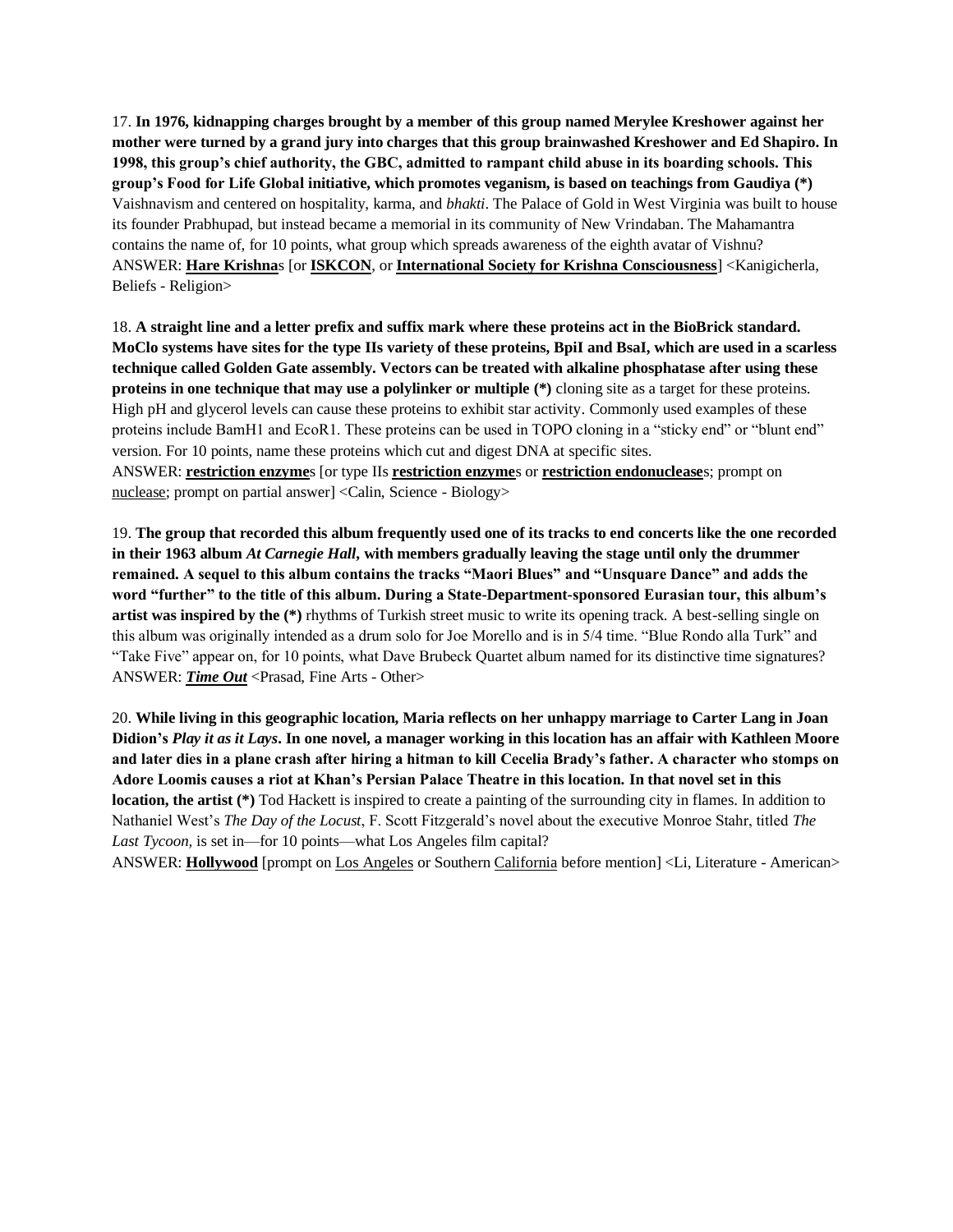# Bonuses

1. In this novel, Enishte is commissioned to illustrate a secret book in a section narrated by a gold coin. For 10 points each:

[10] Name this novel in which the murder of the Ottoman miniaturist Elegant Effendi is investigated by Master Osman and Black.

# ANSWER: *My Name Is Red*

[10] While searching for clues in the Royal Treasury, Master Osman performs this action with an item that belonged to the great illustrator Bizhad. Bizhad himself performed this action, which was believed to be a "crowning reward bestowed by Allah" on talented artists.

ANSWER: **blinding** himself [accept answers that describe **piercing the eye with a needle**]

[10] This Turkish author wrote *My Name is Red*. This Nobel laureate's other novels include *Snow* and *The Museum of Innocence*.

ANSWER: Orhan **Pamuk** <Chen, Literature - World>

2. For 10 points each, name the following works that make prominent use of the celesta:

[10] Arguably its most famous usage is in the Dance of the Sugar Plum Fairy, part of this Tchaikovsky ballet about Clara and the title toy given to her on Christmas.

## ANSWER: *The Nutcracker*

[10] The celesta has a solo in the slow section of this work, which also features alto, tenor and baritone saxophones that all double on soprano saxophones. This George Gershwin piece also prominently features four taxi horns. ANSWER: *An American in Paris*

[10] The tenth movement of this large fantastical symphony uses the celesta and ondes Martenot to respond to the "love theme" presented by a brass fanfare. This 1948 symphony is based on the legend of Tristan and Isolde. ANSWER: *Turangalîla-Symphonie* (by Olivier Messiaen) <Prasad, Fine Arts - Auditory>

3. A folk song describes this location as a "devil of a place". For 10 points each:

[10] Name this Virginia mountain pass that the Wilderness Road passed through. It shares its name with the first section of the National Road built in 1840

### ANSWER: **Cumberland** Gap [accept **Cumberland** Road]

[10] The National Road was one of the "internal improvements" built under this economic plan, which also recommended a high protective tariff and a national bank.

### ANSWER: **American System**

[10] The American System was proposed by this silver-tongued Kentuckian. This man became Secretary of State as part of the Corrupt Bargain in the election of 1824.

ANSWER: Henry **Clay** Sr. <Wang, History - American>

4. *Arabidopsis* spy mutants suppress a gene that encodes for ent-kaurene synthase which is used in the production of these hormones while their secret agent mutants show no suppression. For 10 points each:

[10] Name these plant hormones responsible for breaking seed dormancy. These hormones also stimulate stem and leaf growth by promoting cell division and elongation.

### ANSWER: **gibberellins**

[10] One method of gibberellin signalling occurs through the destruction of DELLA proteins, which is catalyzed by the addition of this protein by the SCF complex.

### ANSWER: **ubiquitin**

[10] SLR1 is a DELLA protein present in this plant which is grown in namesake paddies. A defective form of gibberellin oxidase is present in a semi-dwarf mutant of this grain used in the Green Revolution. ANSWER: **rice** [accept *Oryza sativa*] <Calin, Science - Biology>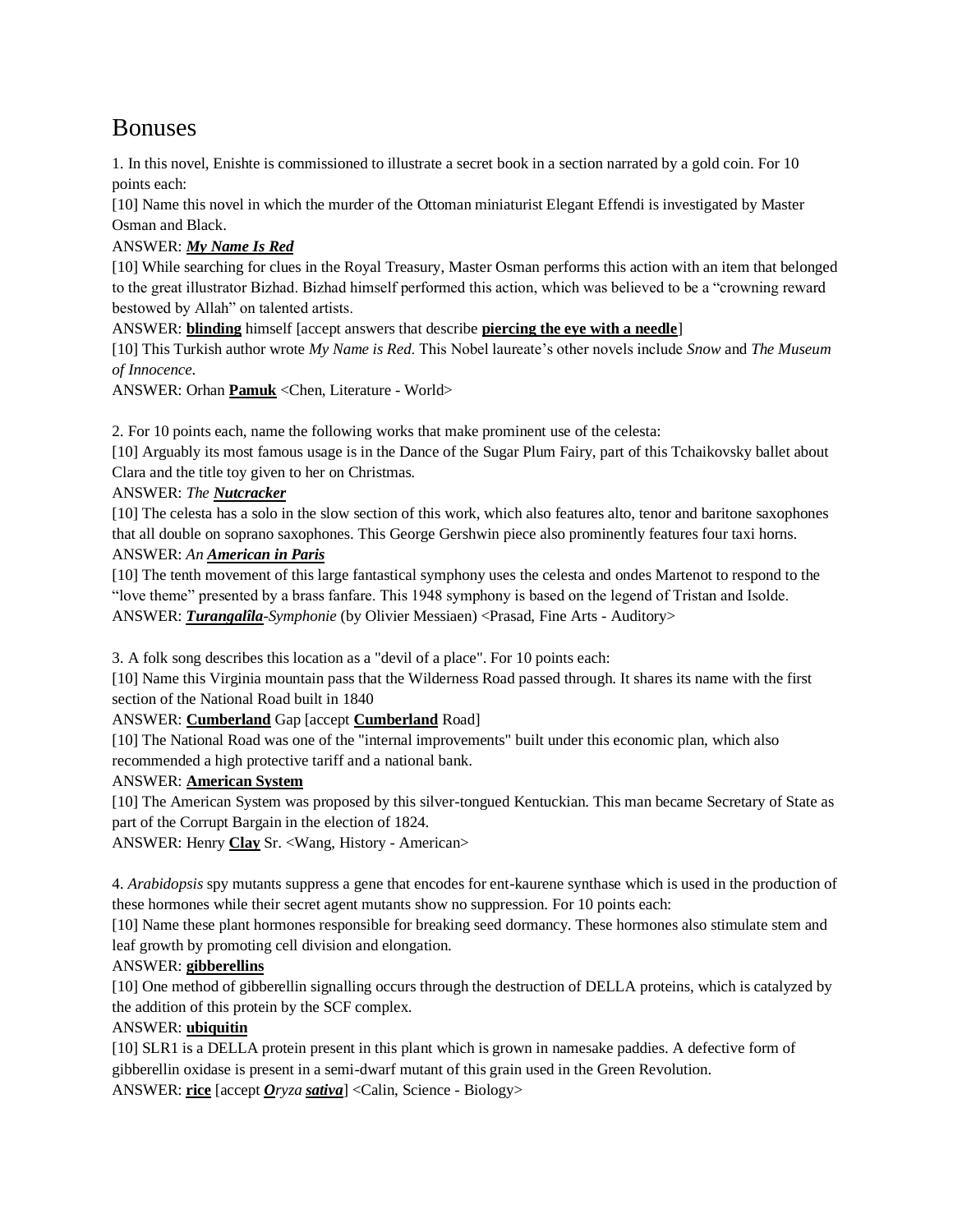5. In the aftermath of this event, Vietnam was invaded by the Black Flags and the Yellow Flags. For ten points each: [10] Name this conflict between the Qing government and the forces of Hong Xiuquan, who believed that he was the brother of Jesus Christ.

ANSWER: **Taiping** Rebellion

[10] The Taiping Rebellion centered on the capture of this city, which Shi Dakai fled in a basket. The people of this city were massacred by the Imperial Japanese Army during the 'rape' of this city.

ANSWER: **Nanjing** [or **Nanking**; accept **Rape of Nanjing**; accept **Rape of Nanking**]

[10] The Taiping Rebellion was suppressed by the Ever Victorious Army, which was initially commanded by this American-born resident of Shanghai. After his death, he was replaced by Charles Gordon.

ANSWER: Frederick Townsend **Ward** <Kaashyap, History - World>

6. In November 2019, this man defeated incumbent Republican Matt Bevin by 0.5%, possibly due to the "blue wave" sweeping the country. For 10 points each:

[10] Name this current governor of Kentucky who previously served as state Attorney General. His success with voters was in part because his father Steve served as Governor from 2007 to 2015.

### ANSWER: Andy **Beshear**

[10] During his campaign, Bevin repeatedly claimed that the small settlement received during the state's lawsuit against this company was due to corruption by Beshear. The lawsuit was in response to this company's deceptive advertising regarding OxyContin.

### ANSWER: **Purdue** Pharma

[10] As governor, Beshear has furthered the expansion of this federal health program under the Affordable Care Act. Unlike Medicare, this program provides health care to people below a certain income threshold. ANSWER: **Medicaid** <Jaishanker, Modern World - CE>

7. Thousands of people come to Tirupati Balaji to have this action performed daily, making it the most-visited temple in the world. For 10 points each:

[10] Identify this action which is central to the *mundan* ceremony, in which it is performed for young children, leaving a *sikha* behind. In another religion, this action is prohibited by the principle of *kesh*.

ANSWER: **cutting hair** [or **haircut**s, or **tonsure**s; accept **shaving**]

[10] Sikhs who have undergone this initiation ceremony may not cut their hair, and instead must keep it clean with a *kanga*. Also called Kande di Pahul, it involves swearing to uphold the Five Ks.

ANSWER: **Amrit Sanchar** [or **Amrit Sanskar**; prompt on sanchar or sanskar]

[10] Monks of this religion must undergo *kaya klesh*, in which all of their hair is plucked out. Adherence of this religion are vegetarians in accordance with its principle of *ahimsa*.

ANSWER: **Jain**ism <Kanigicherla, Belief - Religion>

8. According to the tennis racket theorem, rotating a rigid body with three principal axes ("AK-sees") of rotation is stable when done about the axes with the largest and smallest values of this quantity. For 10 points each:

[10] Give this quantity which is the rotational analogue of mass symbolized *I*.

ANSWER: **moment of inertia** [accept mass **moment of inertia** or **angular mass**; or **rotational inertia**]

[10] While the moment of inertia reduces to a scalar for rotation about a fixed axis, more generally the moment of inertia acts as one of these operators, which are generalizations of vectors.

ANSWER: **tensors** [accept moment of inertia **tensor**; prompt on matrix]

[10] Choosing axes that diagonalize the moment of inertia tensor produces the principal moments of inertia, which serve as these elements for the inertia tensor.

ANSWER: **eigenvalue**s [do NOT accept or prompt on "eigenvectors" or "characteristic vectors"] <Paul, Science -Physics>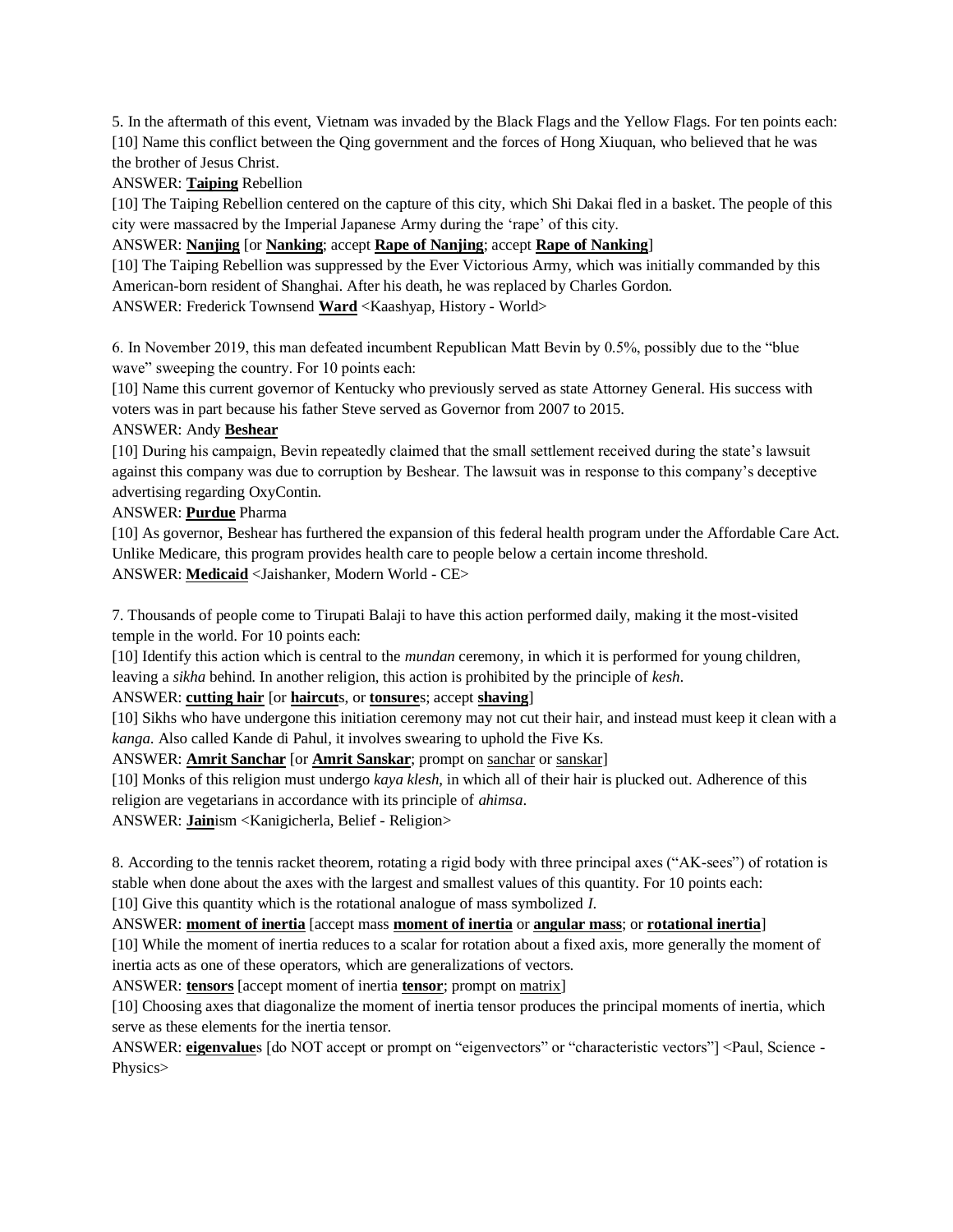9. This phenomenon is studied with a psychological inventory that measures dimensions of depersonalization and personal accomplishment. For 10 points each:

[10] Name this phenomenon usually studied using a "demands-resources model," the main area of study of the psychologist Christina Maslach. An Anne Helen Petersen book characterizes millennials using this phenomenon. ANSWER: occupational **burnout** [or job **burnout**, or the **burnout** generation; prompt on "stress"]

[10] Maslach is the long-time spouse of this psychologist who wrote *The Time Paradox* and has reflected on the abuses at Abu Ghraib during the Iraq War.

### ANSWER: Phillip **Zimbardo**

[10] Maslach was responsible for halting this experiment conducted by Zimbardo, which included a group of students as "guards", one of whom created the ruthless character of "John Wayne."

ANSWER: **Stanford prison** experiment <Chen, Thought - Social Science>

10. While nursing a dying bird in this story, Callisto is disturbed to learn that the temperature outside his hermetically sealed room has stayed 37° for the past three days. For 10 points each:

[10] Name this story found in the collection *Slow Learner* in which Meatball Mulligan throws a raucous party in the apartment downstairs.

### ANSWER: "**Entropy**"

[10] "Entropy" is by this reclusive American author, who also wrote about Tyrone Slothrop's endeavors in *Gravity's Rainbow.* 

ANSWER: Thomas Ruggles **Pynchon** Jr.

[10] Two characters of this profession named Porpentine and Goodfellow travel to Egypt to stop "The Situation" in Thomas Pynchon's story "Under the Rose". George Smiley is a character of this profession in John Le Carre's *The Karla Trilogy.*

ANSWER: **spy** [accept equivalents] <Xu, Literature - American>

11. Christian Petzold's 2014 film *Phoenix* opens with Lene driving her friend Nelly Lenz home from this location. For 10 points each:

[10] Name this setting of a film about Saul Ausländer, who finds "the Renegade" and meets people like Dr. Miklós and a woman named Ella. That 2015 film set here is *Son of Saul*.

ANSWER: **Auschwitz**–Birkenau [prompt on just a concentration camp]

[10] The 1956 Auschwitz documentary *Night and Fog* was the first major film of Alain Resnais, a director often associated with this movement. Jean-Luc Godard, the director of *Breathless*, was a part of this film movement. ANSWER: the French **New Wave** [accept *La Nouvelle Vague*]

[10] Amon Göth sends several prisoners of his Płaszów concentration camp to Auschwitz in this film, which follows the title German industrialist's efforts to save Jewish lives during the Holocaust.

ANSWER: *Schindler's List* <Yue, Fine Arts - Other>

12. This battle was followed by the first recorded peace treaty, which was signed by Hattusili III. For ten points each:

[10] Name this large battle fought between Egypt and the Hittites on the Orontes River.

ANSWER: Battle of **Kadesh**

[10] This pharaoh led the Egyptian forces at the Battle of Kadesh. He built a grand tomb for his consort, Nefertari. ANSWER: **Ramesses II** [or **Ramesses the Great**; or **Ramses** II; or **Ramses the Great**]

[10] After his conquest of Nubia, Ramesses built two temples near this site which display stone reliefs of him. Those temples at this site were covered by sand over time and rediscovered by Jean-Louis Burckhardt in 1813. ANSWER: **Abu Simbel** <Kaashyap, History - Ancient>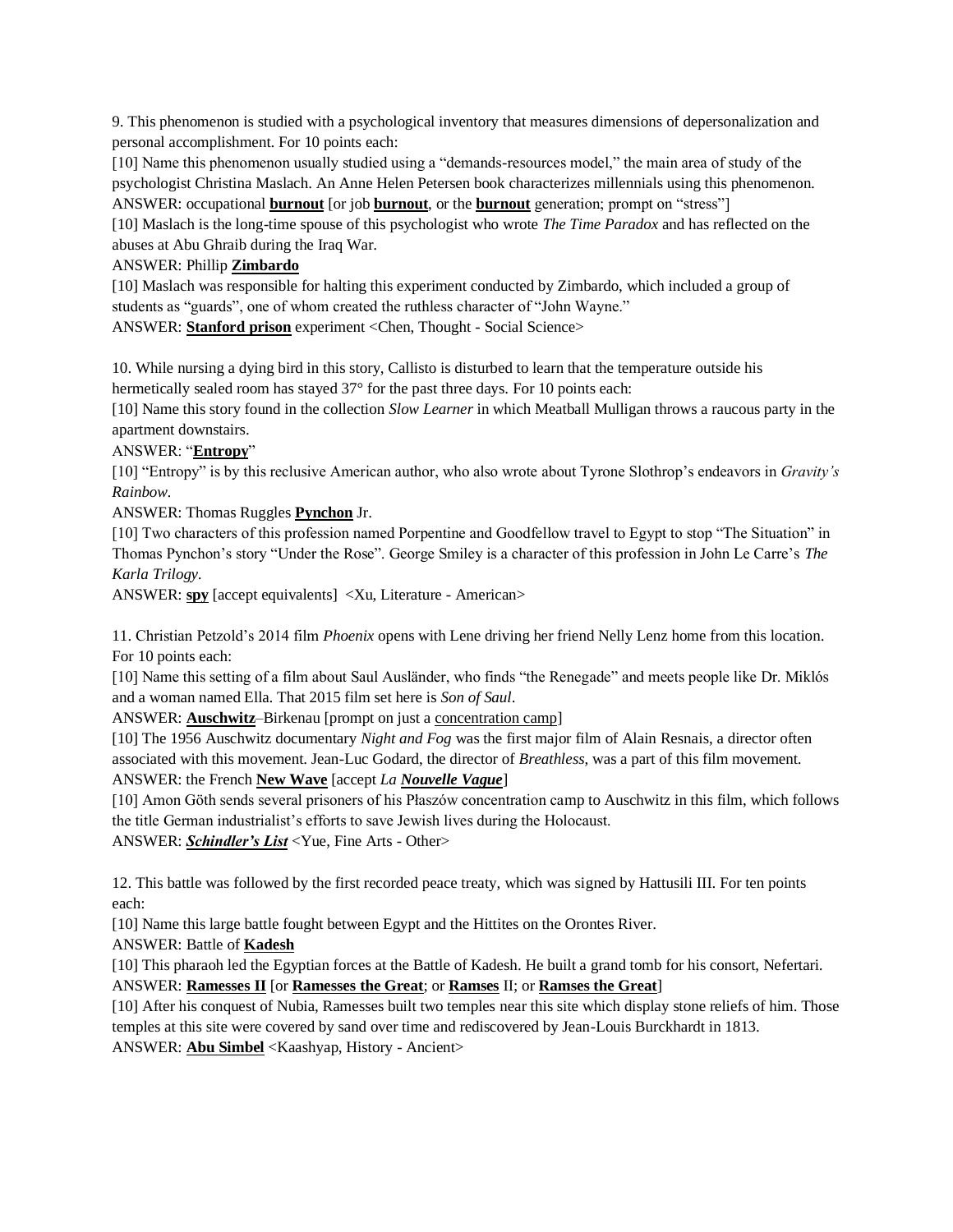13. *Description acceptable.* At the end of a novel, a character's feet at this location are described as "two unhurried compass needles" that rotate back and forth. For 10 points each:

[10] Name this location. Helicopters and news reporters surround this location, where a character repeatedly yells "Strumpet!" while flagellating himself.

ANSWER: the air-**lighthouse** that John the Savage retreats to [accept the **lighthouse** from *Brave New World*] [10] John the Savage hangs himself at a lighthouse in this author's novel *Brave New World.*

#### ANSWER: Aldous **Huxley**

[10] In *Brave New World,* John the Savage was born naturally rather than via this process used to create lower-level castes such as the Gammas, Deltas, and Epsilons. The London Hatchery uses this process alongside Podsnap's Technique, which creates humans using an egg that creates 96 clones.

ANSWER: **Bokanovsky** Process <Chen, Literature - British>

14. The Jacobi method for solving diagonally dominant linear systems converges when the spectral radius of one of these objects is less than one. For 10 points each:

[10] Name these arrays of numbers with columns and rows, which are used to solve systems of linear equations. ANSWER: **matrix** [or **matrices**]

[10] Invertible matrices can be factorized into two matrices with this property in the LU method for solving linear systems. Matrices have the "upper" version of this property if all entries below the main diagonal are zero. ANSWER: **triangular** [accept upper **triangular** or lower **triangular**]

[10] The Jacobi method converges slower than a method named for this man and Seidel which decomposes a matrix into lower and strictly upper triangular components. This man also names a method of performing elementary row operations in order to solve a linear system.

ANSWER: Carl Friedrich **Gauss** [accept **Gaussian** elimination or **Gauss**–Seidel method] <Jaishanker, Science - Math>

15. Simon Schama examined the culture of this nation's Golden Age through its artworks in his book *An Embarrassment of Riches*. For 10 points each:

[10] Name this country whose artists such as Gerard ter Borch and Jan Steen exemplify this nation's tradition of genre paintings with their portrayals of household scenes.

ANSWER: **Netherlands** [prompt on Holland]

[10] This Dutch artist made several paintings of his native Delft and depicted people going about everyday life in works like *The Milkmaid*.

#### ANSWER: Johannes **Vermeer**

[10] Vermeer's *Girl with a Pearl Earring* is an example of this type of Dutch portraiture whose sitters are typically unidentified. Subjects of this type of painting tend to have dramatic facial expressions or wear exotic costumes. Please give the specific Dutch term.

ANSWER: **tronie** <Li, Fine Arts - Visual>

16. This place's long-time ruler, Kubera, was overthrown by his half-brother Ravana, who rules it in the *Ramayana*. For 10 points each:

[10] Name this island, also home to a modern-day nation whose majority ethnic group are the Sinhalese people. ANSWER: Sri **Lanka**

[10] Ravana fortifies Lanka into an island fortress and keeps this woman, the wife of Rama, as a prisoner there. ANSWER: **Sita** [or **Seetha**]

[10] To reach Lanka and rescue Sita, Rama attempts to enlist the help of this god, who ignores his calls for three days before Rama starts shooting arrows at him. This god's mount is a *makara*, a creature similar to a crocodile. ANSWER: **Varun**a [or **Barun**a] <Kaashyap, Belief - Mythology>